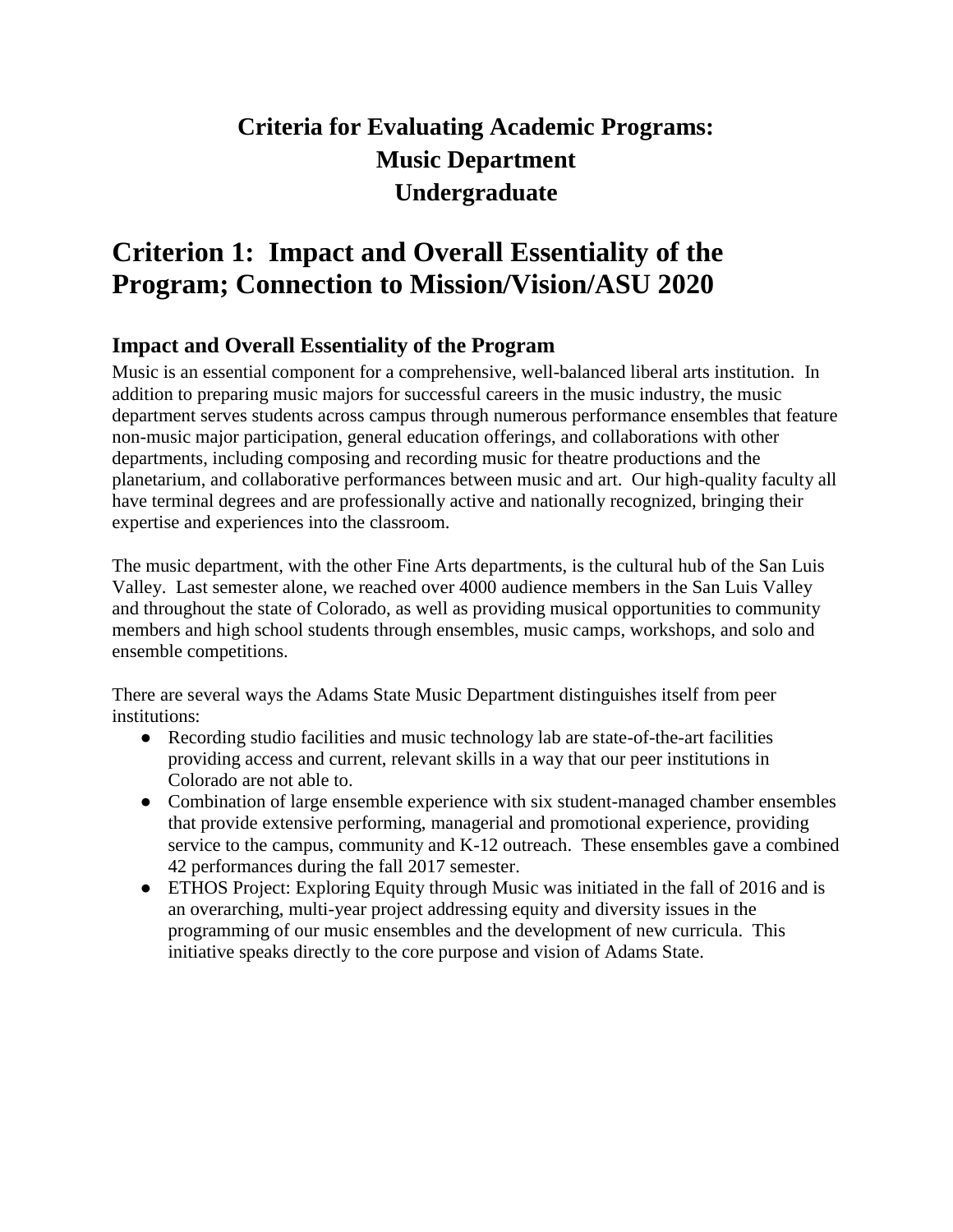## **Connection to ASU 2020**

#### **Goal 1 Academic Excellence: Adams State University will provide challenging and responsive curricula that educate, serve, and inspire our diverse populations.**

- ETHOS: Exploring Equity through Music Project
- External accreditation in good standing with the National Association of Schools of Music (NASM)
- Shift of department resources to student-managed chamber ensembles that perform regularly on campus and in the community, providing community and educational outreach
- Guest artists of national renown
- Web sessions with leading industry figures
- Increasing use High Impact Practices in the classroom (i.e. Lecture recital instead of written exam for Music History)
- All faculty have attended the Equity Institute, and/or CELT (Center for Equity in Learning and Teaching)
- The campus diversity liaison is a music faculty member

#### **Goal 2 Student Success: Adams State University will address diverse student needs by offering varied learning opportunities and support services for all students to achieve educational, personal, and career successes.**

- Tailoring programs, courses, and applied lessons towards student career goals
- Exceptions and accomodations made for students entering out of sequence or with conflicts with other degrees/major
- Individual and attentive advising to all students, including transfer students
- Service learning projects; capstone courses individually tailored to students; composition competitions; recording projects and work study opportunities with relevant, hands-on recording, editing, and management components; internships working in the music field; community partnership involvements
- Supplemental instruction offered for all music theory/history classes during evening times with the most student availability, recording studio open for student recordings, willingness and adaptability to teach students out of sequence who need courses to graduate

#### **Goal 3 Personal and Professional Development: Adams State University will provide educational and professional development opportunities for faculty and staff.**

- ETHOS directs faculty programming (music of women composers, LGBTQ composers), as well as contracting guest artists & ensembles featuring diverse and inclusive programming.
- Artist in Residence (AIR) proposal
- Ensemble times outside of work day, online course offerings, flexibility and accommodations for faculty members working towards additional or terminal degrees
- Internal faculty development funds
- Numerous outside speakers, clinicians and entrepreneurs that benefit both students and faculty (some semesters with approximately 12 guest speakers, clinicians)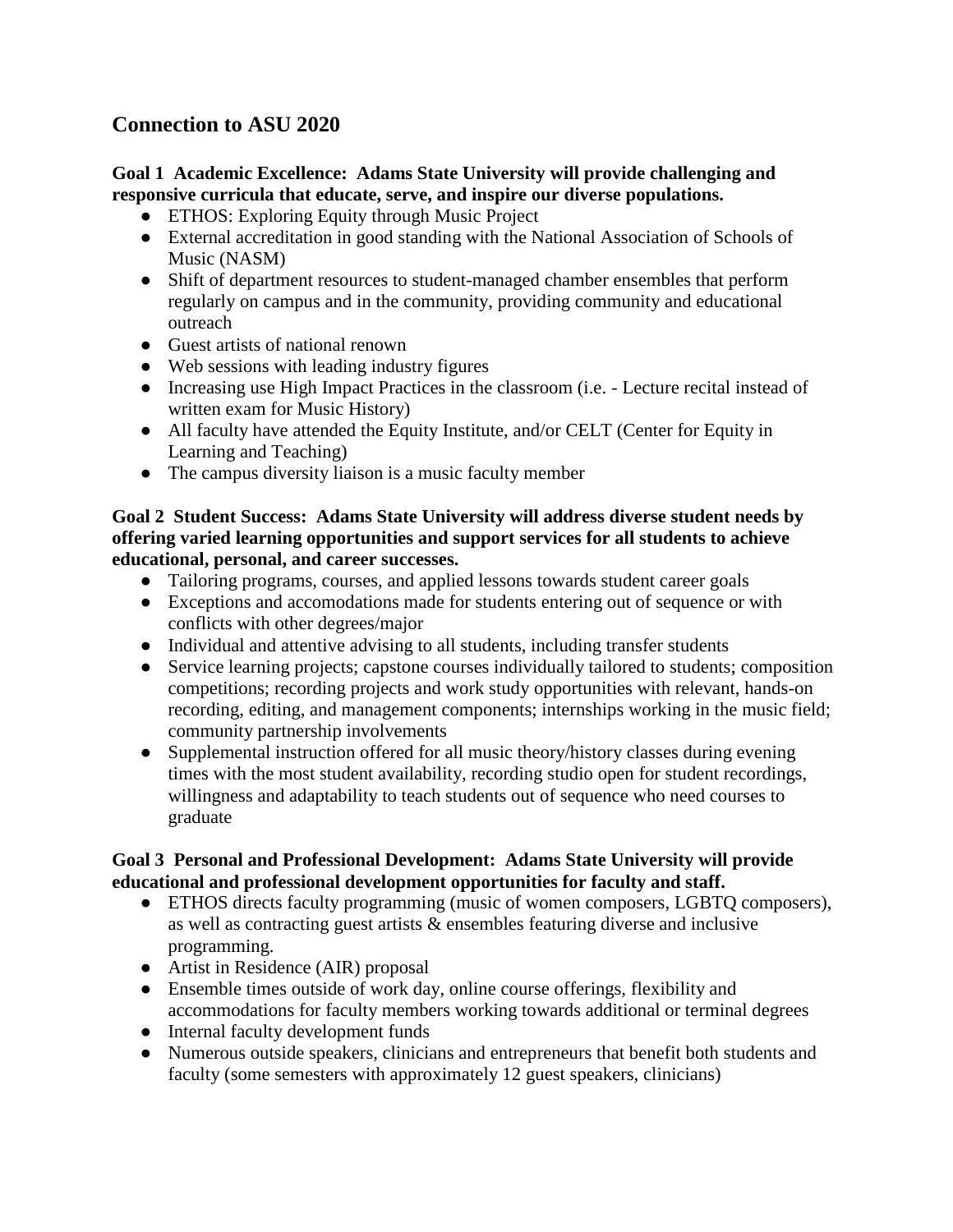**Goal 4 Access and Affordability: Adams State University will develop innovative pricing and aid strategies that will maximize opportunities for our diverse and historically underserved students for all levels and delivery models.**

- Increasing our endowed scholarships, including through student and faculty performances as fundraisers
- Service chamber ensembles are stipended to help students pay for tuition, books, and living expenses, and allowing them to stay focused on their education.
- Some professors created substantive course materials and use open source materials to reduce financial burden on students, including the use of IMSLP and CPDL (collection of public domain scores) and other public domain sources
- If a student needs additional financial support beyond financial aid award, Friends of Music can provide supplemental support
- Financial resources provided to students attending professional conferences and workshops.

#### **Goal 5 Community Relations: Adams State University will collaborate with the community to provide culturally responsive and sustainable development opportunities that mutually benefit the campus and the San Luis Valley community.**

One of the music department's major strengths is the strong relationships and collaborations that it has nurtured and built with the San Luis Valley community. The following is a small sampling of those activities and collaborations:

- Collaboration and faculty representation on the board of the Alamosa Live Music Association (ALMA) and Tu Casa
- Service learning projects at the Boys and Girls Club, Society Hall, ALMA, Music for Kids (after-school music program), La Puente, and Tu Casa
- Community musical opportunities offered such as the Percussion Academy, Community Steel Band, Valley Community Chorus, Mariachi, Mt. Blanca Summer Music Conservatory and the ASU Orchestra, as well as collaboration and sharing of space and resources with the San Luis Valley Big Band and SLV Community Band
- Music business internships with ALMA, Howlin' Dog Records (Don Richmond), and the San Luis Valley Community Chorus
- Engagement and collaboration with K-12 public schools
- Participation in and performances provided for community and business events
- The ASU Top of the Nation High Honor Band and Choir Festivals bring in 360+ high school students, mostly from out of the region, who stay in hotels and eat at restaurants
- Performance by the band at the Sand Dunes National Park of commissioned compositions inspired by the heritage and landscape of the San Luis Valley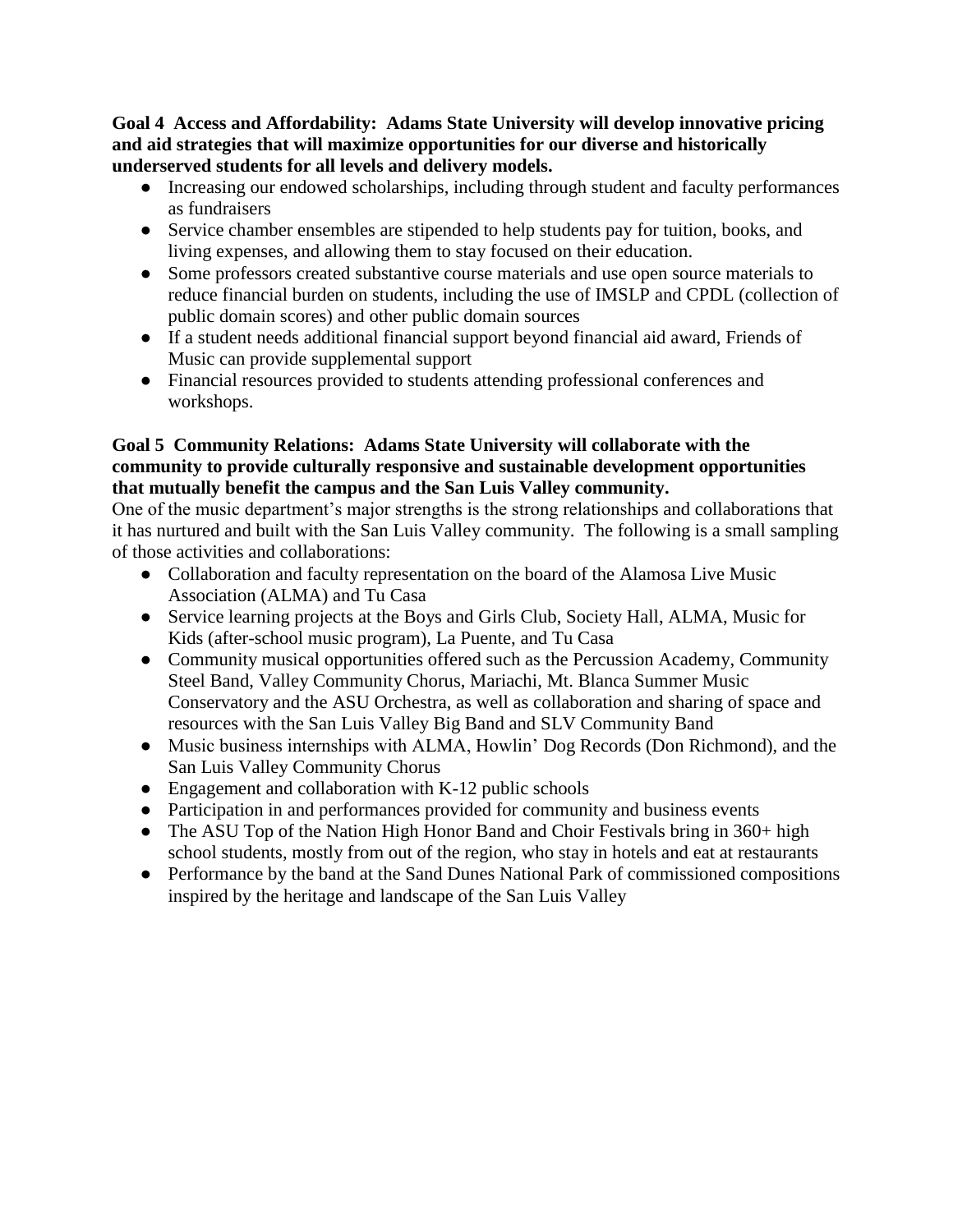# **Criterion 2: Quality of Program Outcomes**

Through regular faculty meetings, faculty retreats, and ongoing conversations, the music department faculty is committed to constantly re-evaluating and re-assessing the program to make sure that we are best serving the needs of our students as we prepare them for the 21stcentury music industry. Changes in the past two years include revising our program goals and students learning outcomes, aligning the music theory and class piano sequences to better support theoretical concepts through different learning styles that are taught in both sequences, and the implementation of the ETHOS project and service chamber ensemble model. Next year, the department will begin requiring all performance majors to take MUS 376: Topics in Music Business.

| <b>Short-Form Questions</b>            | 2012-2013 | 2013-2014 | 2014-2015 | 2015-2016 | 2016-2017 |
|----------------------------------------|-----------|-----------|-----------|-----------|-----------|
| Information/Evidence/<br>Data Gathered | Excellent | Excellent | 1.67      | 1.63      | 2.00      |
| Departmental Discussion                | Excellent | Excellent | 1.67      | 1.88      | 2.00      |
| Discoveries/Conclusions                | Excellent | Excellent | 1.00      | 1.88      | 2.00      |
| <b>Planned Actions</b>                 | Excellent | Excellent | 1.33      | 1.38      | 2.00      |
| Support/Resources                      | Excellent | Excellent | 1.67      | 1.75      | 1.857     |

#### **Results of annual assessment reports (Numeric Values: 2=Excellent; 1=Adequate; 0=Incomplete)**

Comments from the 2016-2017 assessment report evaluation include:

- This department is collecting an outstanding variety of assessment data including student works, interviews, improvement over time and artifacts.
- The department does an outstanding job of reflecting on assessment data and planning curricular changes as a result.

### **Scores of Graduates on National Assessments**

- **●** There are no national assessments for graduates entering the music industry
- **●** While all music majors have a capstone requirement, only music education majors are required to take the PLACE exam for licensure (will now be PRAXIS).
- **●** Capstone projects for music majors include:
	- Education Junior Recitals/Student Teaching
	- Performance Junior and Senior Recitals
	- Composition Senior Composition Project and Recital
	- Music Business Internships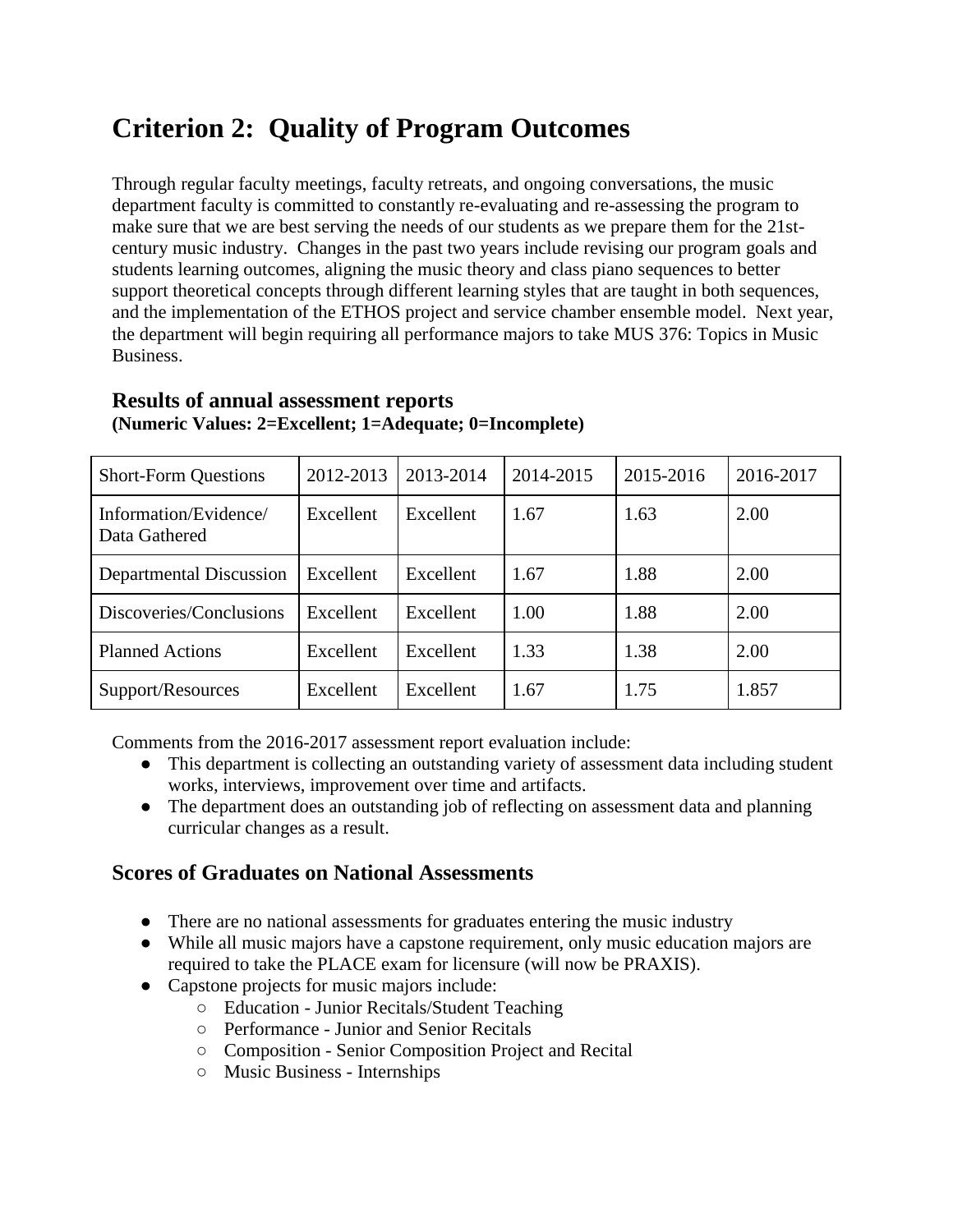- Colorado: Howlin' Dog Records, ALMA, Music in the Mountains (Durango)
- Regional: Santa Fe Opera, Heart Dance Records (Phoenix, AZ), Beetle Percussion (Kansas City)

## **Major Field Test: Place Exams - Music Education Graduates**

Due to the recent disconuation of the PLACE Exam and the closing of their offices, we have been unable to find mean scores to compare with ASU students' scores.

| Year      | ASU Mean Score (220 is passing) | <b>Number of Graduates</b> |
|-----------|---------------------------------|----------------------------|
| 2012-2013 | 244                             | 6                          |
| 2013-2014 | 257                             | 5                          |
| 2014-2015 | 237                             | 2                          |
| 2015-2016 | 241                             | 5                          |
| Average   | 245                             | 5                          |

The 2016-2017 academic year was not included, as we had no music education majors taking the PLACE exam that year.

# **Jobs secured by graduates**

- **Music Education Majors:** While it is anecdotal, according to the relationships that we have maintained with our graduates, 100% of our music education majors have annually reported having secured K-12 teaching positions upon graduation.
- **Alumni Survey**
	- In order to better determine jobs secured by our graduates, the music department sent out a survey via Survey Monkey to music alumni on December 18, 2017. We received 31 respondents. The responses cover graduates from 2004-2017, although 71% of the respondents  $(N=22)$  indicated that they had graduated between 2012 and 2017 (41% of total graduates during that time), which is the timeline that is being most examined in this report.
	- Of the 29 respondents who provided their current employment information, the following information was gleaned:

| <b>Employment Fields</b>        | $\frac{6}{9}$ | N= |
|---------------------------------|---------------|----|
| K-12 Music Educators            | 52%           | 15 |
| Performance/Music-related Areas | 38%           |    |
| Non-Music FT Employment         | 10%           |    |

#### **Employment Fields of Graduates**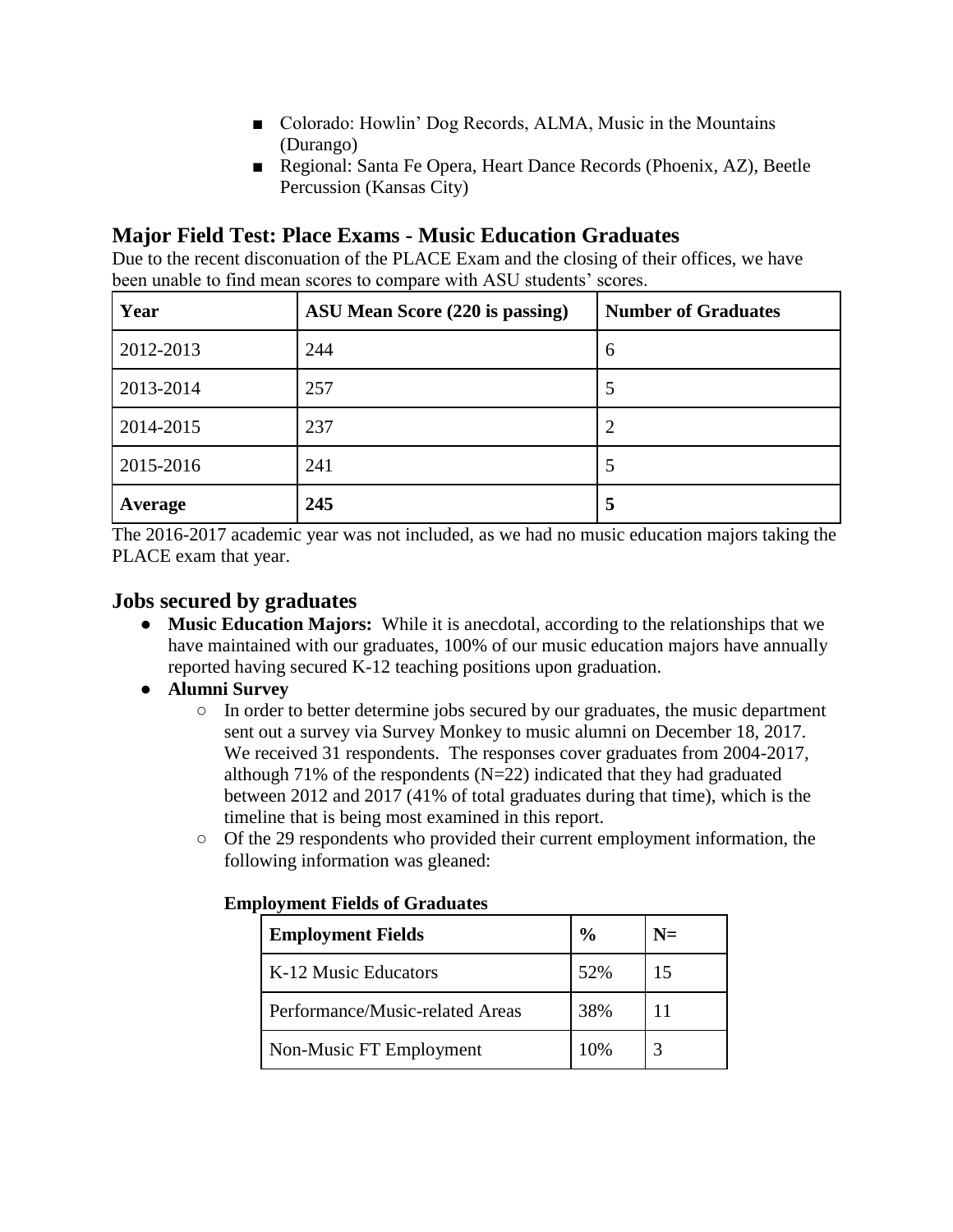| <b>Employment in Music Fields</b> | $\frac{0}{0}$ | $N=$ |
|-----------------------------------|---------------|------|
| Full-Time                         | 62%           | 18   |
| Part-Time                         | 28%           |      |
| Non-Music FT Employment           | 10%           |      |

**Full- or Part-Time Employment in Music-Related Fields**

- Employment positions include:
	- $\bullet$  K-12 music teachers
	- Private teaching studios
	- University adjunct instructors
	- Professional performers
	- AV technician
	- Music recording and production
	- Arts management
- Admission and admission rates to graduate or professional school
	- Of those students who wished to continue on to graduate school, 100% have been accepted
	- In the past 5 years, 19 out of 54 graduates (35%) have pursued graduate education. Graduate schools include:
		- UCLA
		- University of Oregon (MM in two areas, PhD)
		- Hartt School, University of Hartford
		- University of New Mexico
		- University of North Texas (DMA, Fulbright to China)
		- University of Missouri-Kansas City
		- Concordia-Portland
		- University of Massachusetts-Amherst
		- University of Akron
		- Sam Houston State University
		- University of Denver
		- Adams State University
		- Kingston University, London
		- Berklee College of Music in Valencia, Spain

# **Criterion 3: Demand of the Program**

While most of the music department's course work and course load are geared towards music majors, our ensembles are open to students of all majors. Non-majors make up 25-50% of our large ensembles: Concert Choir, Concert Band and Orchestra. Our general education courses serve an average of 180 students per semester, and we are committed to engaging in the Pathways Project and continuing to pursue collaborative and interdisciplinary offerings across campus.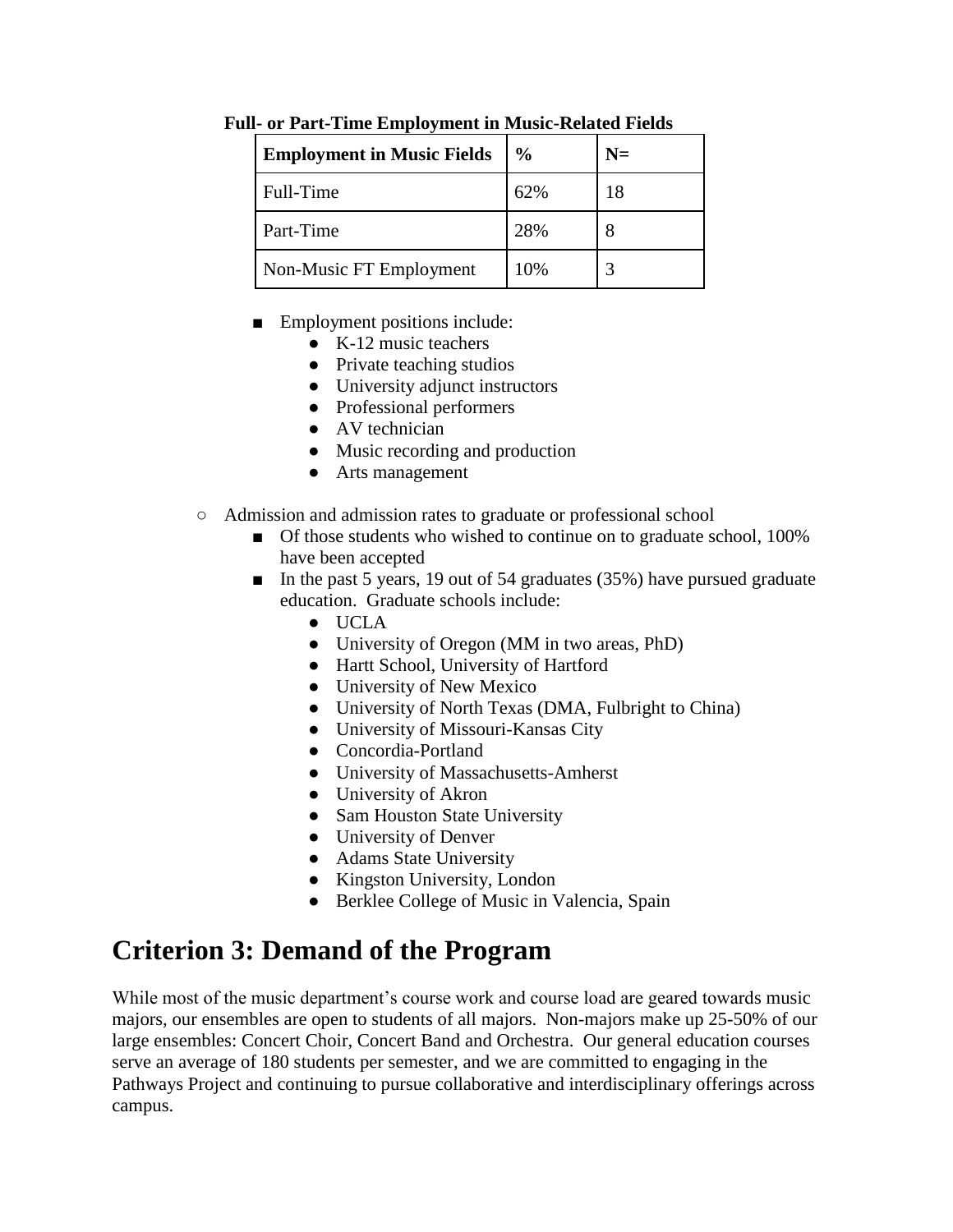# **National Employment Trends in Music-Related Employment**

Tracking national trends and what constitutes "successful" employment in music-related fields is difficult for a number of reasons. The following sources provide insight into those challenges, as well as the contributions of the arts to the national economy and the shifting focus of the music industry.

### ● **Bureau of Labor Statistics**

- According to the Bureau of Labor Statistics website, there are several reasons why measuring the employment of music workers can be difficult:
	- BLS does not distinguish between K-12 music teachers and other disciplines
	- A significant number of workers in many music-related occupations are self-employed
	- Job duties in these occupations do not always relate directly to music (i.e. - sound engineer)
	- Music is a secondary career for some
- **National Endowment of the Arts**
	- Arts contributed \$729.6 billion to the US economy in 2014 (4.2% of GDP)
	- 35.1% growth in GDP from arts and cultural production between 1998-2014
	- Increased focus of the arts to support social awareness or preserve culture and heritage
- **Miksza, Peter, and Lauren Hime. 2015. "Undergraduate Music Program Alumni's Career Path, Retrospective Institutional Satisfaction, and Financial Status."** *Arts Education Policy Review* 116, no. 4: 1-13. *Education Source*, EBSCO*host* (accessed Jan. 21, 2018).
	- According to this national study by Peter Miksza and Lauren Hime:
		- $\blacksquare$  54.2% of music education respondents (N=348) indicated that their current job was teaching in K-12 schools. 49.7% of music performance majors (N=394) indicated that their current occupation was performing music.
			- Adams State Alumni Survey: 52%: K-12 teachers; 38%: Performance and other music-related fields)
		- 18.5% of music education and performance undergraduates pursue further education
			- Adams State: 35% of graduates in the past five years have pursued graduate education
		- Full-time employment as a performing musician is shifting away from those that are "relatively stable and patron based to those that emphasize more entrepreneurial approaches."
			- The Adams State Music Department is including and developing more entrepreneurial training for our students in the form of music business classes, traditional business classes, and numerous and varied projects and opportunities for students to apply the skills they have learned, which are necessary to be successful in the 21stcentury music industry. This is evident in our internship and capstone projects, use of High Impact Practices and service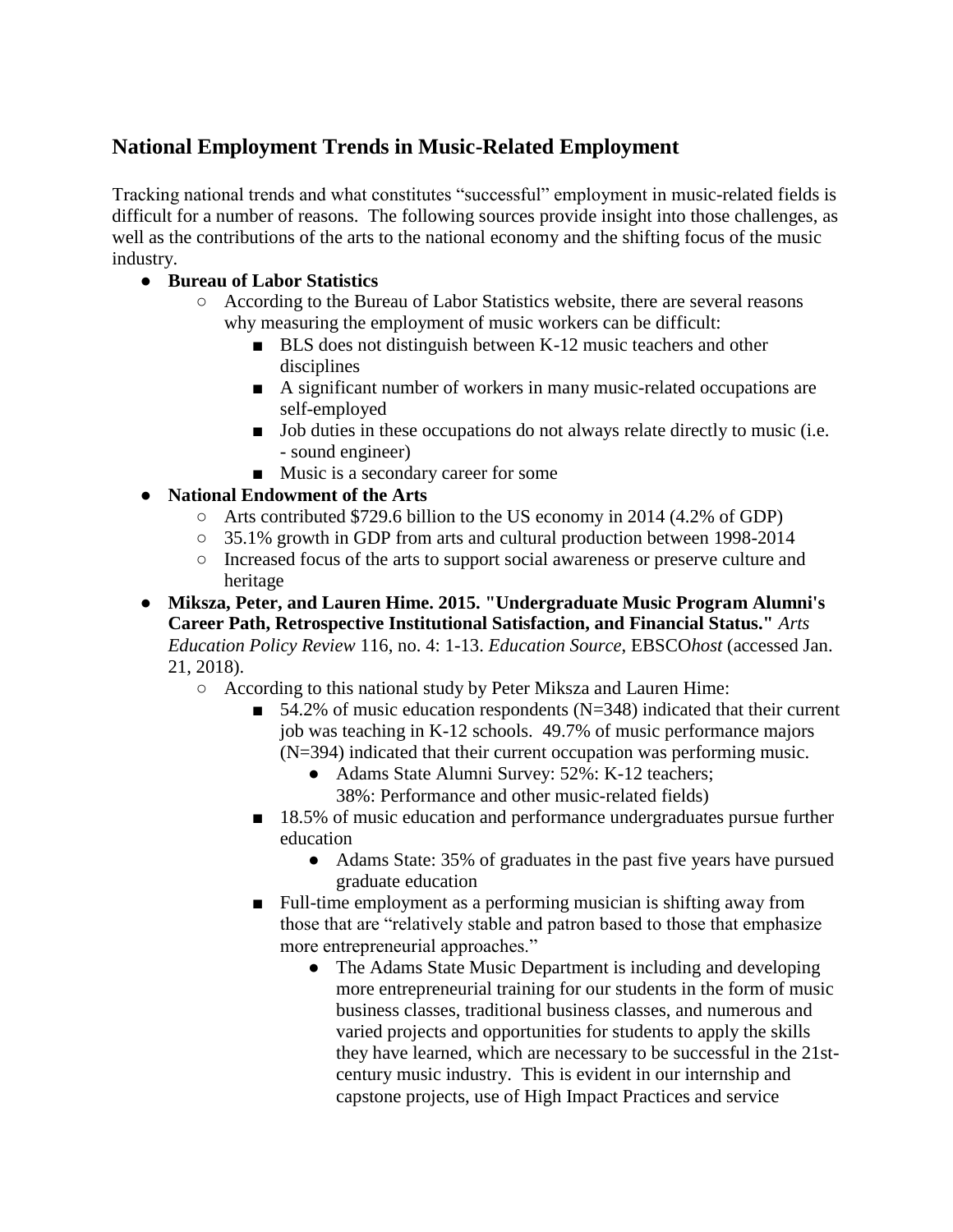learning experiences, as well as our six student-managed service chamber ensembles.

| <b>Music</b><br><b>Degree</b>         | 2008 | 2009 | 2010 | 2011 | 2012 | 2013 | 2014 | 2015 | 2016 | 2017 | Average |
|---------------------------------------|------|------|------|------|------|------|------|------|------|------|---------|
| <b>Total</b><br><b>Graduates</b>      | 14   | 7    | 8    | 8    | 9    | 12   | 12   | 6    | 19   | 5    | 10      |
| Degrees/FT<br><b>Faculty</b><br>(6.5) | 2.15 | 1.08 | 1.23 | 1.23 | 1.38 | 1.85 | 1.85 | .92  | 2.92 | .77  | 1.54    |

**Degrees Awarded in the Past Ten Years**

**National Enrollment Trends in NASM-accredited Schools of Music Enrollment/Graduation Comparison Rates with Peer Schools of Music `Public Institutions with 1-100 Music Majors \***

| Year            | Peer<br>Institution<br>Music Majors | Peer<br>Institution<br>Music<br>Graduates | ASU Music<br>Majors | <b>ASU Music</b><br>Graduates |
|-----------------|-------------------------------------|-------------------------------------------|---------------------|-------------------------------|
| 2012-2013       | 31<br>$(N=79)$                      | 5                                         | 65                  | 12                            |
| 2013-2014       | 31<br>$(N=84)$                      | 5                                         | 60                  | 12                            |
| 2014-2015       | 30<br>$(N=85)$                      | 5                                         | 68                  | 6                             |
| 2015-2016       | 28<br>$(N=87)$                      | 5                                         | 75                  | 19                            |
| 2016-2017       | 26<br>$(N=83)$                      | 5                                         | 57                  | 5                             |
| <b>Averages</b> | 28<br>$(N=84)$                      | 5                                         | 67                  | 11                            |

**\*Provided by the National Association of Schools of Music, HEADS Data Summaries.**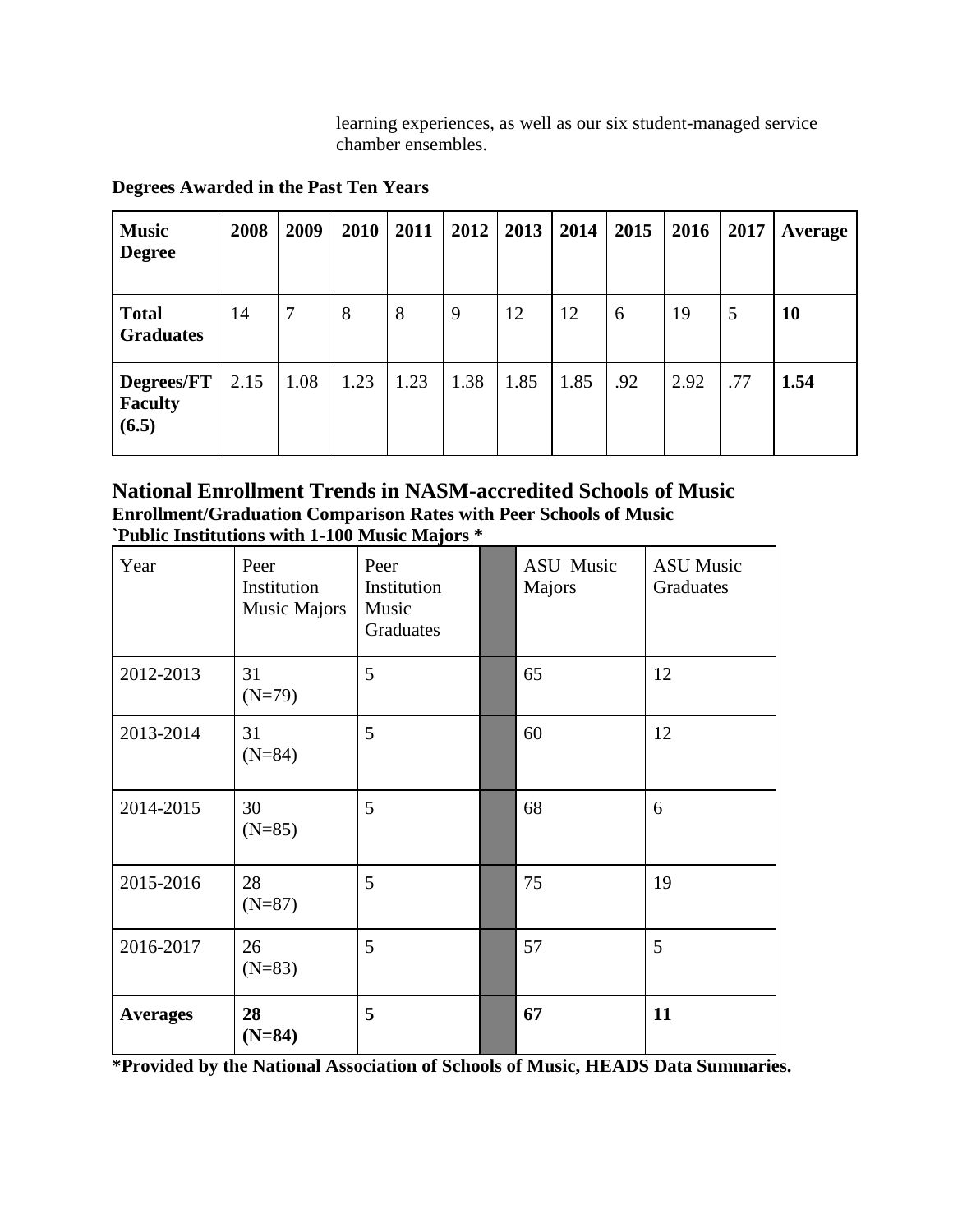As is evident in the above table, the ASU music department attracts over twice as many music majors as peer music schools nationwide. While the number of music graduates have fluctuated over the years, there has been an increase of graduates in the past five years (2012-2017; 54 graduates) over the previous five years (2007-2012; 46 graduates). Graduation rates are holding steady at Adams State, while consistently exceeding national averages.

# **Criterion 4: Size, scope, and productivity of the program**

| Priusic Degree Awarded in the Fast To Tears |                |                |              |                |                |              |                |                |              |                |                |
|---------------------------------------------|----------------|----------------|--------------|----------------|----------------|--------------|----------------|----------------|--------------|----------------|----------------|
| <b>Music Degree</b>                         | 2008           | 2009           | 2010         | 2011           | 2012           | 2013         | 2014           | 2015           | 2016         | 2017           | <b>Average</b> |
| Education                                   | 3              | 3              | $\mathbf{1}$ | $\overline{4}$ |                | 6            | 5              | $\overline{2}$ | 6            |                | 3.0            |
| Performance                                 | 6              | $\overline{2}$ | 3            | 3              | 5              | 3            | $\overline{4}$ | 3              | 8            | $\overline{4}$ | 4.1            |
| Liberal Arts                                | 3              | $\overline{2}$ | 3            | $\mathbf{1}$   | $\overline{2}$ | $\mathbf{1}$ |                |                | $\mathbf{1}$ |                | 1.3            |
| Composition                                 | $\overline{2}$ |                | $\mathbf{1}$ |                | $\overline{2}$ | $\mathbf{1}$ | $\mathbf{1}$   | $\mathbf{1}$   | $\mathbf{1}$ |                | .9             |
| <b>Business</b>                             |                |                |              |                |                | $\mathbf{1}$ | $\overline{2}$ |                | 3            | $\mathbf{1}$   | .7             |
| <b>Total</b><br><b>Graduates</b>            | 14             | $\overline{7}$ | 8            | 8              | 9              | 12           | 12             | 6              | 19           | 5              | <b>10</b>      |

# **Music Degree Awarded in the Past 10 Years**

### **Student Credit Hours Generated**

| Year      | <b>SCH</b> | <b>SCH/FT Faculty</b> |
|-----------|------------|-----------------------|
| 2012-2013 | 1796       | 276.31                |
| 2013-2014 | 2379       | 366.00                |
| 2014-2015 | 2003       | 308.15                |
| 2015-2016 | 1928       | 296.62                |
| 2016-2017 | 1827       | 281.08                |
| Average   | 1987       | 305.63                |

**Based on 6.5 Faculty**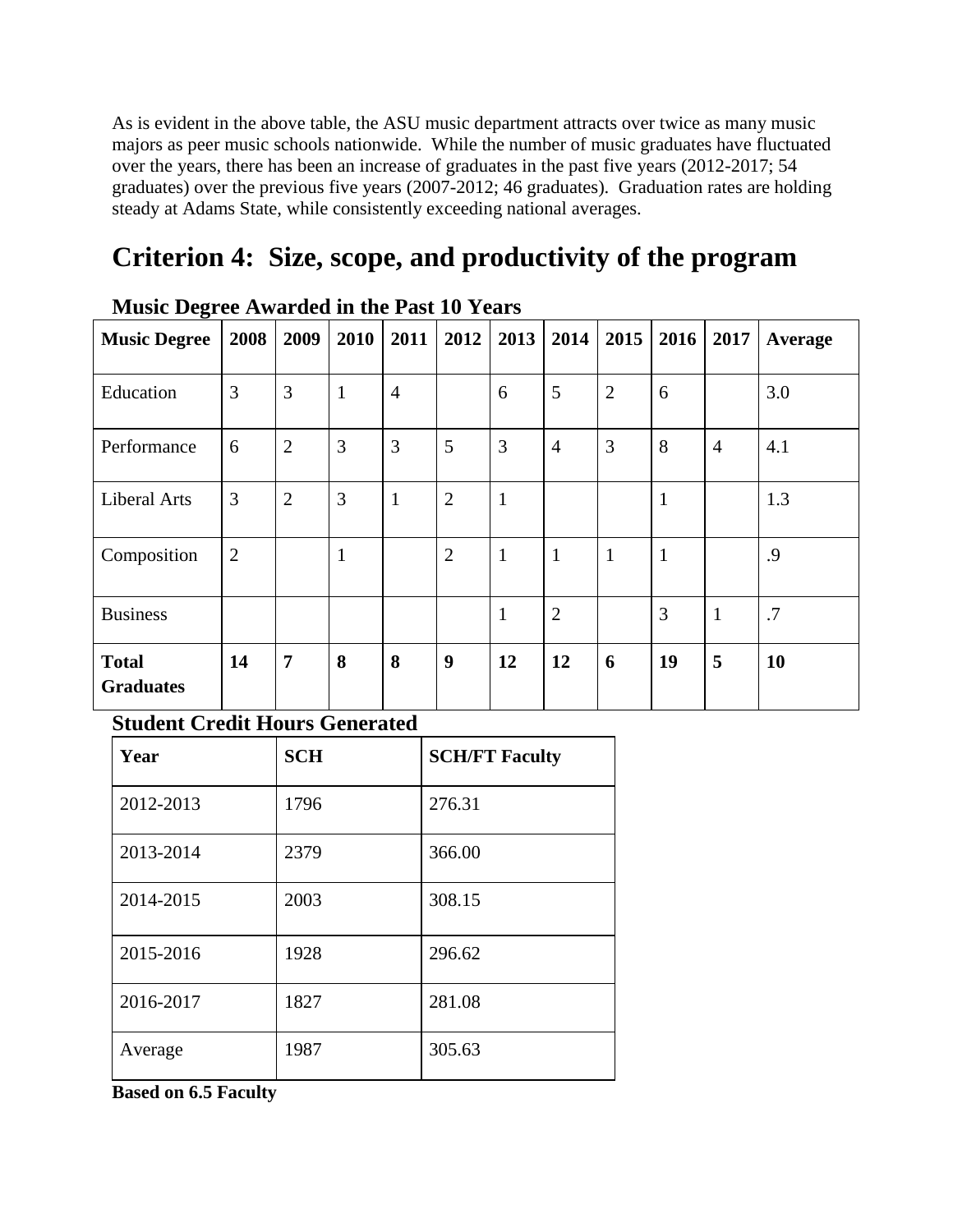As SCH is examined in the music department, it should be mentioned that all music ensembles and some additional courses (instrumental/voice methods and class piano) are offered as 1 SCH courses, even though they constitute two to five contact hours with students each week. As a result, our SCH is lower than it would be in other departments.

**Students registered for these classes and ensembles each semester equals approximately 214 CH. If these courses were offered for credit hours reflecting actual contact time, that would increase our SCH by approximately 468 credit hours each semester, or an increase of 24% over what is computed at the institutional level. The music department faculty have averaged a minimum of 251 contact hours with students each semester for the past three years.** 

### **Service to campus**

- **Committee Assignments**
	- **7/7 music faculty members (100%) have engaged in campus-wide committees including:**
		- HLC committees, Adams Pathways (Curriculum Innovation Teams and Essential Learning Task Force), Faculty Senate, President's Advisory Group, President's Cabinet, Academic Council, administrative and faculty search committees, retention/promotion/tenure committees, Faculty Development committees, Commencement committees, New Student **Orientation**
	- **3/7 music faculty members (42.9%) have served as chairs of campus-wide committees including:**
		- Chair of CIELO and the President's Advisory Group, interim chair of an outside department (Psychology), co-chair for VPAA search, chairs for promotion committees outside of department, and chairs of retention committees outside of department

## **Service to community and community engagement**

- Advising/directing ASU student ensembles
	- *performances at public schools, festivals, farmers' markets, parades and marches, homecoming, award ceremonies, grand openings, and other special events*
- Development, implementation, support, and instruction of the ASU Chamber Ensembles
	- *over 40 performances in the community each semester, not counting the student-managed service ensembles, which produced an additional 42 performances last semester*
- Musical training and performance opportunities available to the community:
	- *Valley Community Chorus, San Luis Valley Symphony, Community Steel Band, Percussion Academy, Music for Kids, Music for P.A.L.S., Music for Boys and Girls Club, private lessons, etc.*
- Music faculty regularly visit local music programs
	- as guest clinicians, as performers, offering workshops, recruiting for Adams State, *supporting student performances, for program advising/program building, etc.*
- Collaborative concerts are held featuring local school music groups alongside ASU performing ensembles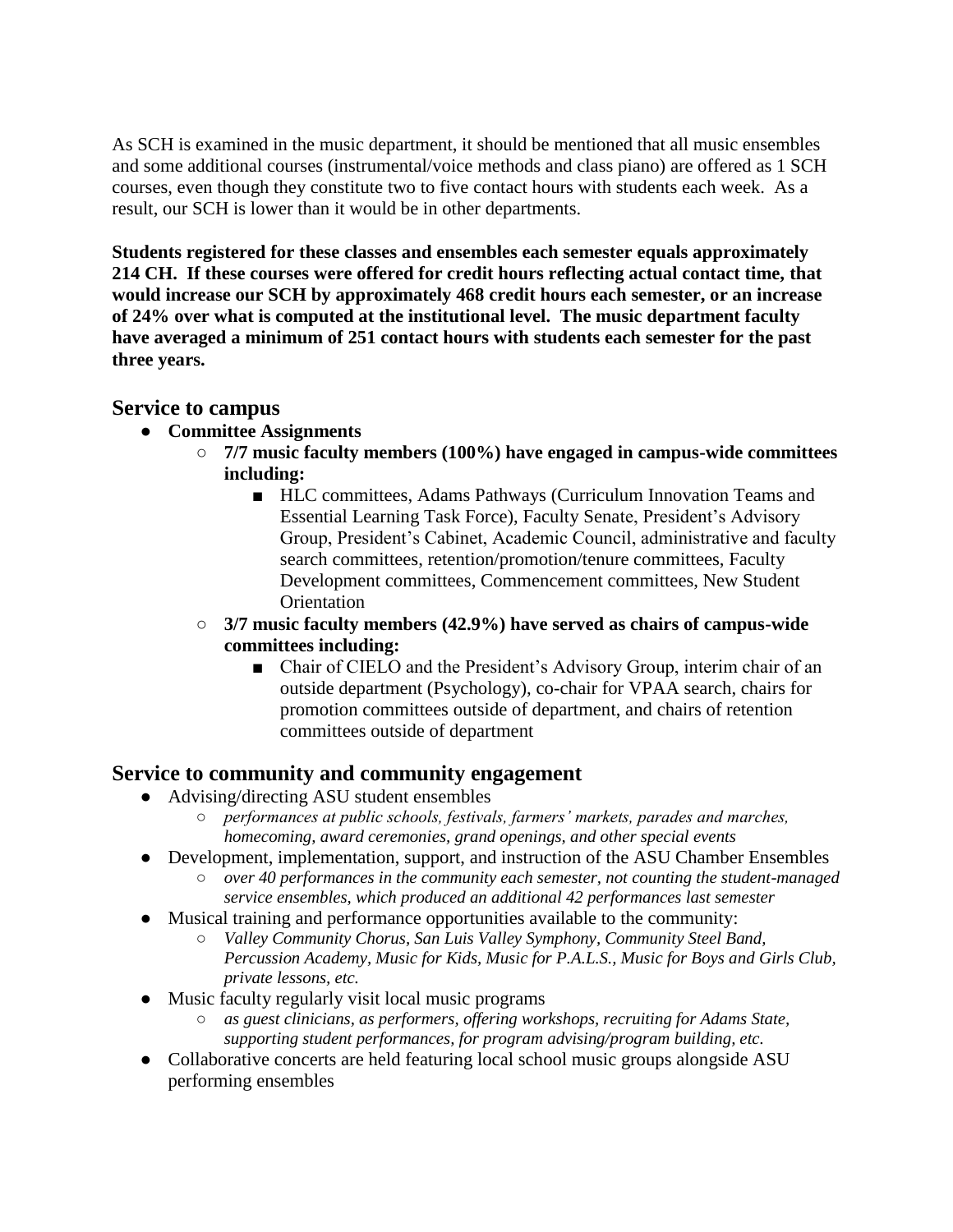- *Salida High School Band, San Luis Valley Children's Chorus, Sargent Elementary School*
- Music faculty regularly adjudicate numerous regional music festivals and competitions
- Music faculty and students participate in community events
	- *Nightingale Dinner (for SLV nurses), SLV Cancer Relief Fund concerts, Tu Casa Gala, Train Lighting Ceremony, Habitat for Humanity fundraisers, etc.*
- Music faculty board service:
	- *Alamosa Live Music Association, SLV Cancer Relief Fund, Tu Casa*
- Service to community as church musicians
	- *First United Methodist Church, Sacred Heart Church, First Presbyterian Church*

# **Evidence pertaining to this criterion but not captured by the above measures**

- **Recruiting** 
	- All Music Department recruiting efforts (online, email, in-person, in Texas for Lone Star Scholarship, Honor Band/Choir Festivals, Solo and Ensemble Adjudication, "Music Student for a Day" Program, etc.) result in recruiting for the entire university. Our efforts bring many students to campus (a high factor leading to students' matriculation); many of these students become music majors, some participate in music ensembles but are not music majors, and others enter ASU and do not continue to participate in music.

# **Criterion 5: Cost & benefit of the program**

| <b>Cost Type</b>              | <b>Amount</b> |
|-------------------------------|---------------|
| <b>Faculty Salaries</b>       | \$366,381     |
| <b>Faculty Benefits</b>       | \$136,234     |
| <b>Support Staff Salary</b>   | \$34,861      |
| <b>Support Staff Benefits</b> | \$12,776      |
| <b>Adjunct Compensation</b>   | \$51,150      |
| <b>Operating Expenses</b>     | \$19,908      |
| <b>Total Cost of Program</b>  | \$621,310     |

**Based on 7 FT Faculty and 1 Administrative Assistant**

#### **Overall Cost of the Music Department:**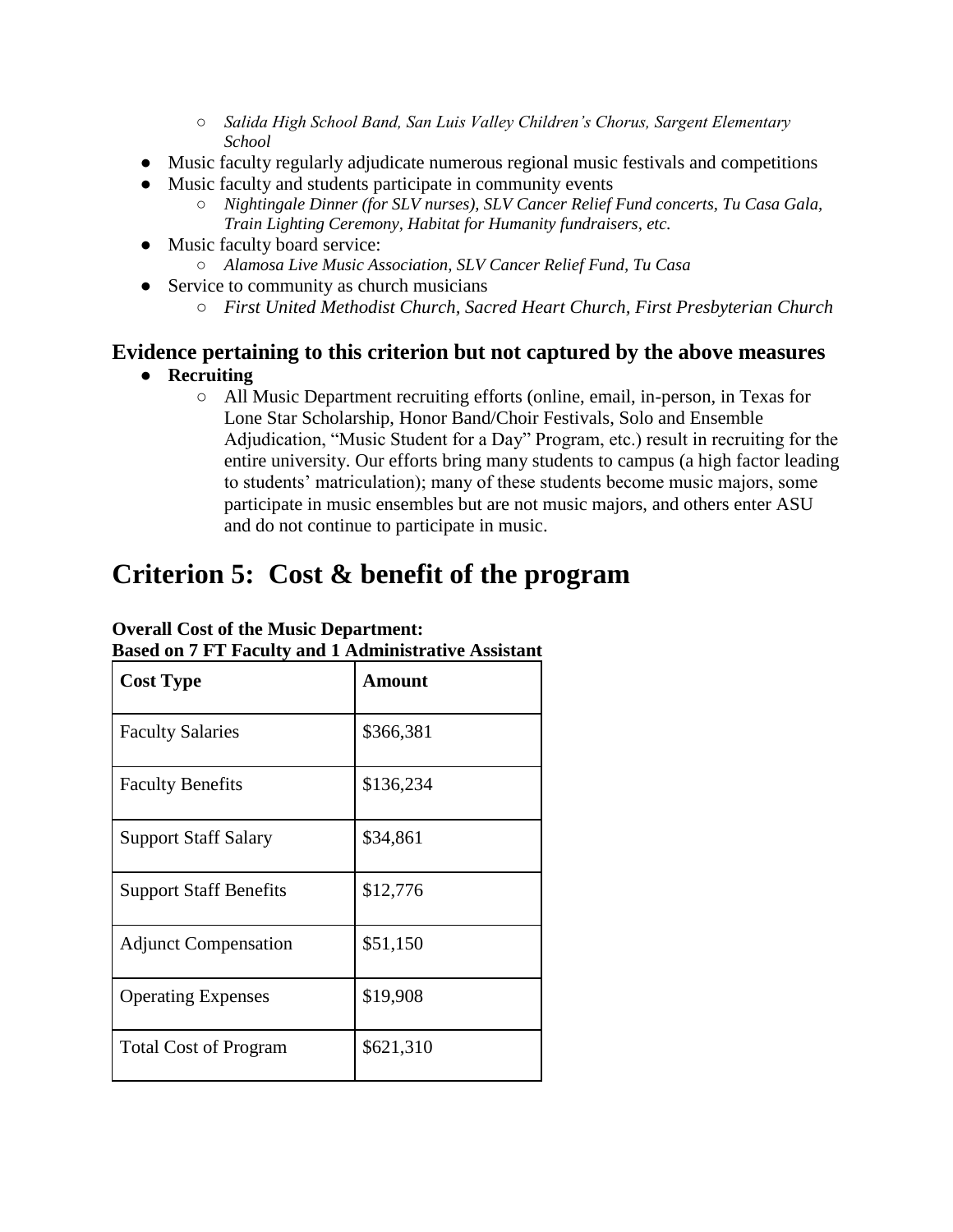| <b>Metric</b>   | Amount      |
|-----------------|-------------|
| Cost/FT Faculty | \$88,758.57 |
| Cost/Graduate   | \$56,482.73 |
| Cost/SCH        | \$312.69    |

#### **Based on salary/benefit expenses of 7 FT Faculty**

Due to unusual fluctuations in the number of music graduates the past three years, graduate figures are based on the more stable and indicative five-year average (11).

According to data from the NASM HEADS Data Summary from 2016-2017, the following chart is a cost comparison between the Adams State Music Department and the average of 83 peer music departments for this past year.

#### **Cost Comparison with Peer Schools of Music in 2016-2017 `Public Institutions with 1-100 Music Majors** \*

**Please note:** The cost per Adams State graduate for last year alone is considerably above average, as we had an unusually low number of graduates (5). The five-year average for music graduates is 11. Using that average, the cost would have been \$56,482.73 as indicated above.

| <b>Metric</b>                   | <b>Peer Departments</b><br>$N=83$ | <b>Adams State</b><br><b>Music Department</b> |
|---------------------------------|-----------------------------------|-----------------------------------------------|
| <b>Total Cost of</b><br>Program | \$1,282,741                       | \$621,310                                     |
| Cost/Graduate                   | \$256,548<br>$N=5$                | \$124,262<br>$N=5$                            |

**\*Provided by the National Association of Schools of Music, HEADS Data Summaries.**

### **Revenue generated by the program**

- Endowed Music Scholarships: Several of these endowments are the result of the music faculty building personal relationships with alumni and community members over several years, including the recent Gaston Memorial Endowment. These endowments are crucial to our vitality, since as a result of the One Ask Policy, we are not able to pursue normal community fundraising opportunities, which other schools of music depend on.
	- Principle amount of endowments:
		- Gary & Judy Gaston Memorial Scholarship \$267,887
		- Ray, Ruth, and Jimmy McGee Scholarship \$62,915
		- Don Richmond Scholarship \$20,100
		- Ed Richmond Scholarship \$24,717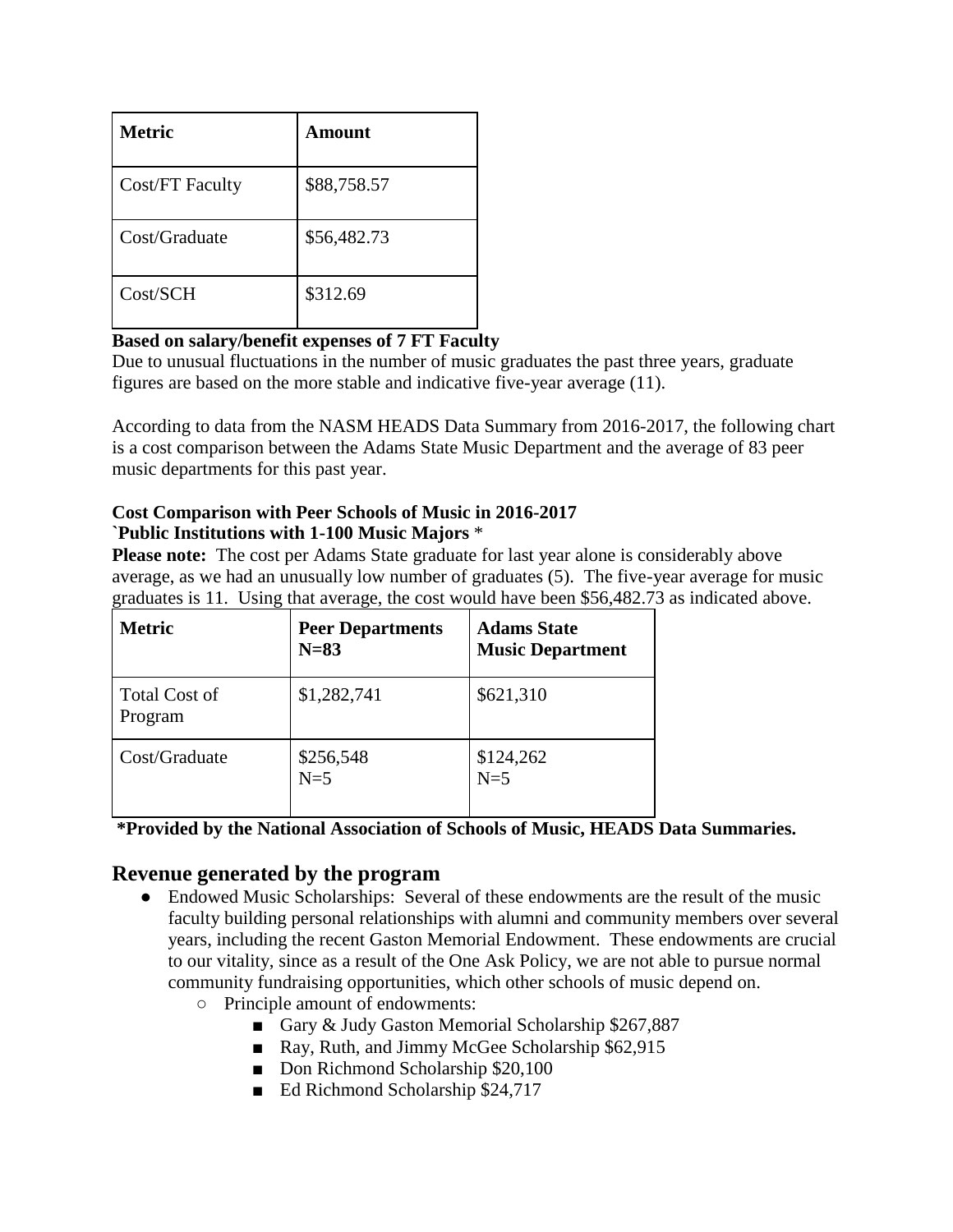- Music Scholarship Endowment \$11,060
- Friends of Music
	- FOM brought in an average of \$6,000 a year over the last five years
	- This has increased the past two years after the introduction of the ETHOS Project (2016-2017: \$7,930; 2017-2018: \$10,560)
	- The current balance of FOM is \$31,308
- Ticket Sales
	- Ticket sales brought in an average of \$7,000 a year over the last five years
	- There is potential to grow revenue in this area by increasing ticket prices from \$5 for adults and \$1 for students, which has been the same price structure for over the last decade
- Masters of Arts in Music Education Graduate Program
	- Last year, the music graduate program brought \$46,048 in indirect costs back to the university.

## **Formal and documented recruiting efforts by program personnel**

- Honor Festivals
	- Top of the Nation High School Honor Band and Choir Festival
		- Annually brings 360 high school students to campus from CO, TX, and NM
	- Solo and Ensemble Festival
		- Annually brings 400 middle and high school students to campus
	- Middle School Honor Band
		- Annually brings 60 middle school students from the SLV and Arkansas Valley to campus
- Music Student for a Day
	- Program first started by the music department in 2013. Individualized itineraries are set up for prospective students to visit campus, which includes sitting in on classes and rehearsals, meeting faculty and students, touring campus, meeting with admissions and financial aid, and setting up a music scholarship audition.
	- 78% of students who participate in Music Student for a Day enroll at ASU (3-year average). One is majoring in psychology, not music.
	- Average: 14 students visiting per year
- Organized and targeted faculty recruitment trips
	- Four days of organized departmental recruiting trips per academic year.
	- Visiting an average of 20 high schools in Colorado and New Mexico.
	- Other trips made on a case-by-case basis to recruit specific students.
- Camps and Conservatories
	- Hosting Palmer Band Camp
		- Brings 100 high school students to campus for 7 days with access to dorms, stadium, and music facilities
	- Hosting Mt Blanca Summer Music Conservatory
		- Brings 15 students to campus for 7 days with access to music facilities and some Adams music faculty.
	- Drumline Camp (ran 2011, 2012, returning 2018)
		- Brought in 35-45 students annually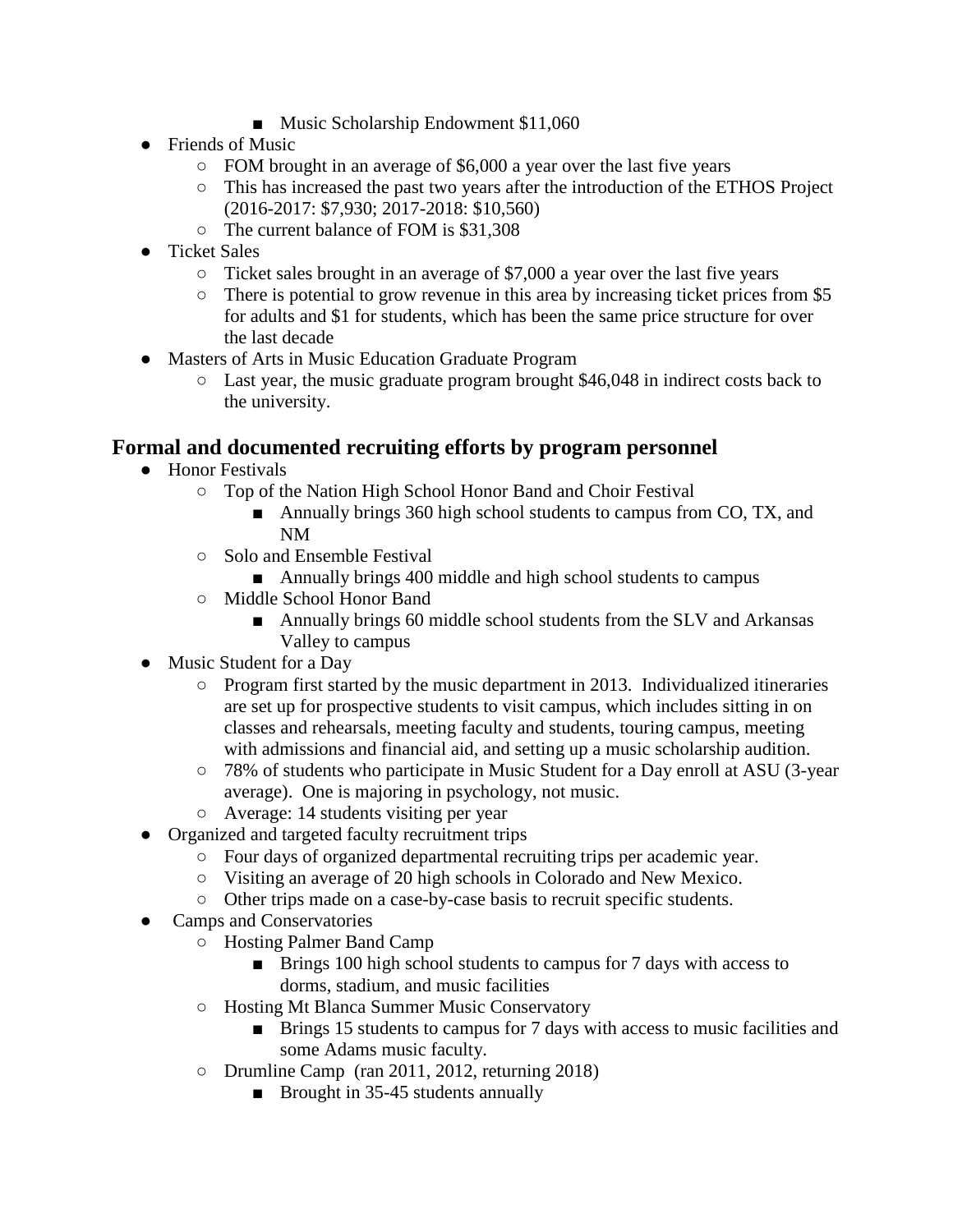- Percussion Academy
	- 15 week after school program bringing 15 SLV students to campus for music instruction
- Evidence of recruiting success (students matriculating)
	- Results of our alumni survey (December, 2017) show the percentage of students who enrolled and graduated from ASU participated in at least one of the recruiting events

Q8 Which of the following events did you participate in while in high school? Check all that apply.



- **Total number of high school students brought on campus by the music department every year: approximately 1000**
- Chamber music groups annually perform over 70 times in the community and region, representing the university through outreach, service, public relations, and recruiting.

| <b>Total Number of Performances</b> | 42 |
|-------------------------------------|----|
| 68 West                             | 12 |
| 7543' Panhandlers                   | 3  |
| <b>Alpine Backbeats</b>             |    |
| <b>Desert Winds Quintet</b>         |    |
| <b>Echoing Flute Quartet</b>        |    |
| <b>Sunset Brass Quartet</b>         |    |

| Total performances by Student-Managed Chamber Ensembles, Fall 2017 |  |  |  |
|--------------------------------------------------------------------|--|--|--|
|                                                                    |  |  |  |

| <b>Total Number of Audience Members</b> | 5.050 |
|-----------------------------------------|-------|
| 68 West                                 | 860   |
| 7543' Panhandlers                       | 800   |
| <b>Alpine Backbeats</b>                 | 1.510 |
| <b>Desert Winds Quintet</b>             | 810   |
| <b>Echoing Flute Quartet</b>            | 220   |
| <b>Sunset Brass Quartet</b>             | 850   |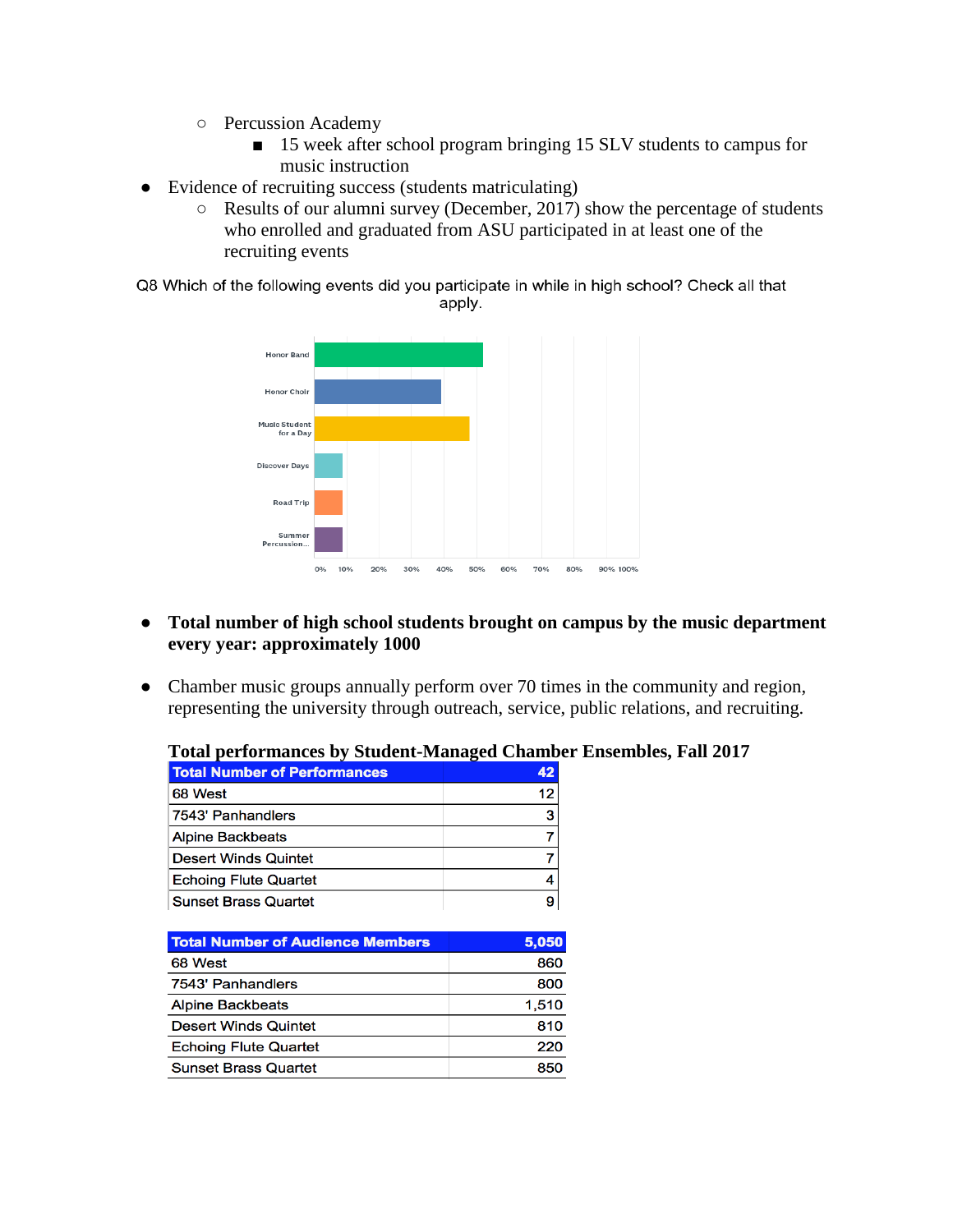- Additional recruiting and promotional activities by faculty
	- Faculty regularly serve as guest clinicians and adjudicators for middle school band and choir rehearsals and honor band and choir events outside of ASU, putting them in direct contact with hundreds of students.
	- Faculty members give recitals and performances at and outside of Adams State every year.
	- Faculty and students regularly present at state, regional, national, and international conferences, bringing name recognition within the industry
	- Faculty maintain active social media accounts, YouTube, websites, and other presence advertising Adams State's music program
	- Faculty have formal professional relationships and endorsements with music industry companies, providing advertising, funding, discounts, and other relevant support to the institution
	- Faculty actively use the Hobson's Report and data mine information about students with an interest in music. The faculty then directly contact students and parents in a recruiting process.

#### ● **Summary:**

- While the music department may cost more than some other academic departments, we are significantly less expensive than peer music departments. Even with our limited avenues of fundraising, we have \$386,679 in endowment principle, and anticipate bringing in approximately \$17,000 through ticket sales and Friends of Music contributions.
- Program and undergraduate costs are offset by revenue generated by the music graduate program. (\$46,048 last year)
- Program and graduate costs are also offset by faculty contact hours with students, the amount of one-on-one instruction that strengthens relationships with our students as they persist and matriculate, and concerted recruiting efforts for the university as a whole.
- Active recruiting by faculty members in the music department is critical to our vitality, and a major service to the rest of the university. Most of the high school band and choir members with whom we speak, will not be music majors.
	- Due to an intense schedule of activities surrounding the ASU Winds and Percussion CMEA performance last year, faculty did not have available time for major recruiting last year, and it is evident in our drop of music majors this year. As a result, this year we set aside two days in the fall and in the spring for departmental recruiting, and anticipate increased enrollment for fall 2018.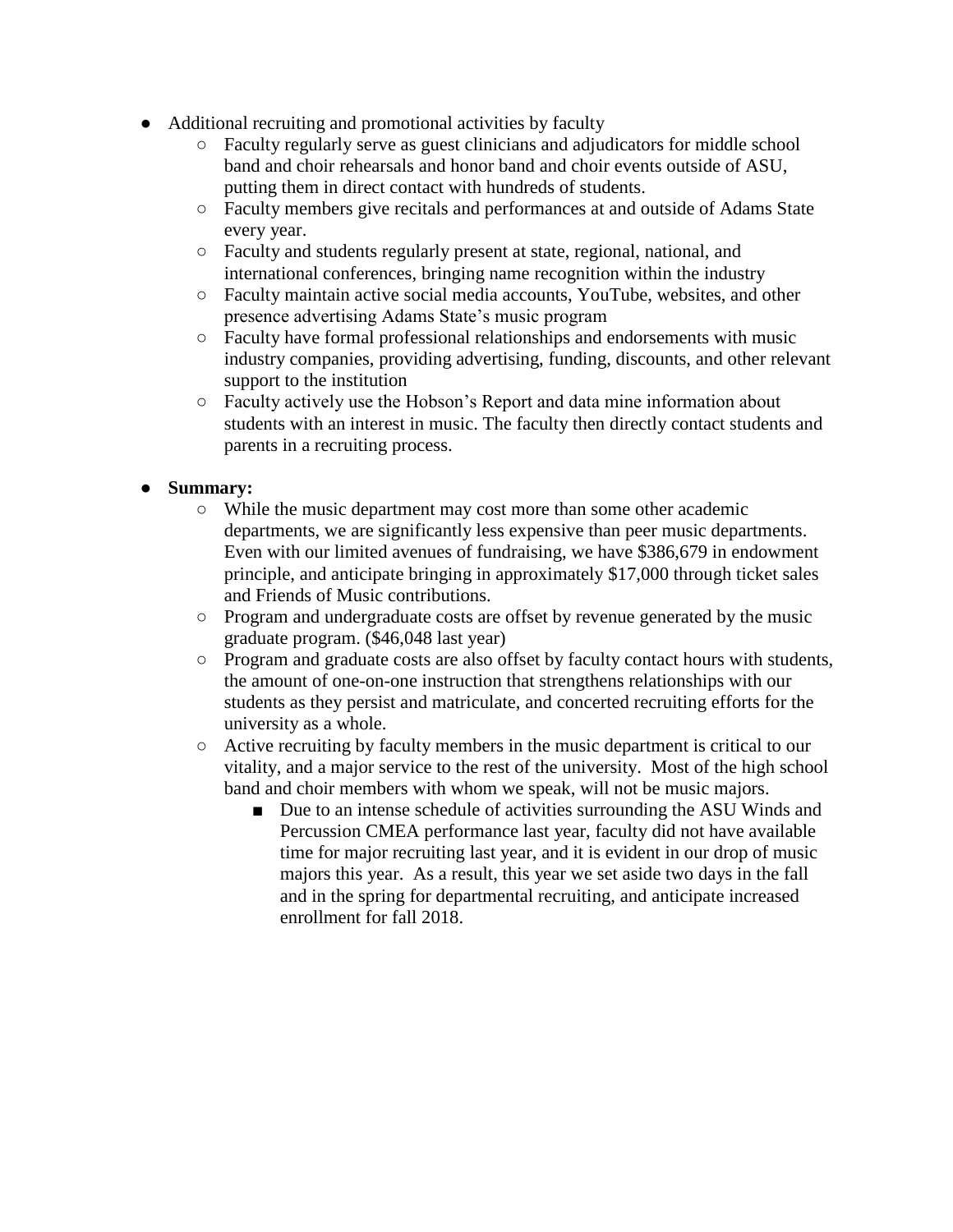# **Criterion 6: Faculty and Program Strengths and Accomplishments**

## **Faculty and program strengths and accomplishments**

Outstanding faculty artist-teachers provide expert instruction in a variety of music areas. Our faculty are highly educated and experienced musicians with diverse backgrounds, interests and expertise. We provide personal attention and individualized instruction in small, personalized classes.

All full-time faculty, and many of the adjuncts, are active performers and clinicians. Music Department professors have recently performed in Russia, Serbia, Japan and Australia, as well as numerous performances throughout the United States. Faculty have published articles in peerreviewed journals, collaborated on book publications and many regularly give presentations and conduct clinics or adjudicate at professional conferences in the state, region and across the nation.

All full-time faculty hold earned doctorates in their field from accredited universities. Adjuncts hold a minimum master's degree, with the exception of Mariachi.

An overview of music faculty accomplishments in the past three years include:

- Over 238 off-campus performances at the state, national and international levels
- 16 published articles, books or collaborations, and commissioned works
- 46 appearances as a clinician, adjudicator or presenter
- Over 28 commercial recordings

A small sampling of noted accomplishments includes:

- Performances
	- Performance at the World Piano Conference in Serbia (2017)
	- Soloist and chamber music performances at the Australia National Drums and Percussion Festival, Adelaide, AU (2014)
	- Visibly Heard: An Exhibition of Sexual and Gender Diversity in Song (2017)
	- Colorado Music Educators Association Conference performances
		- ASU Winds and Percussion World Premieres Dedicated to the San Luis Valley (2017)
		- ASU Chamber Choir Immigrant Stories: Hopes, Dreams and Fears in Uncertain Times (2018)
- Recordings
	- *This Little Light,* an album of original compositions in the contemporary instrumental genre, has been played on radio stations or streamed in 35 countries, spent 2 months as the #2 album on Gaia Prime Radio, reached #23 on the One World Music album chart, spent 6 months in the top 50 albums on the Zone Music Reporter, and was listed as one of the "best of 2016" on Audiosyncracy Radio.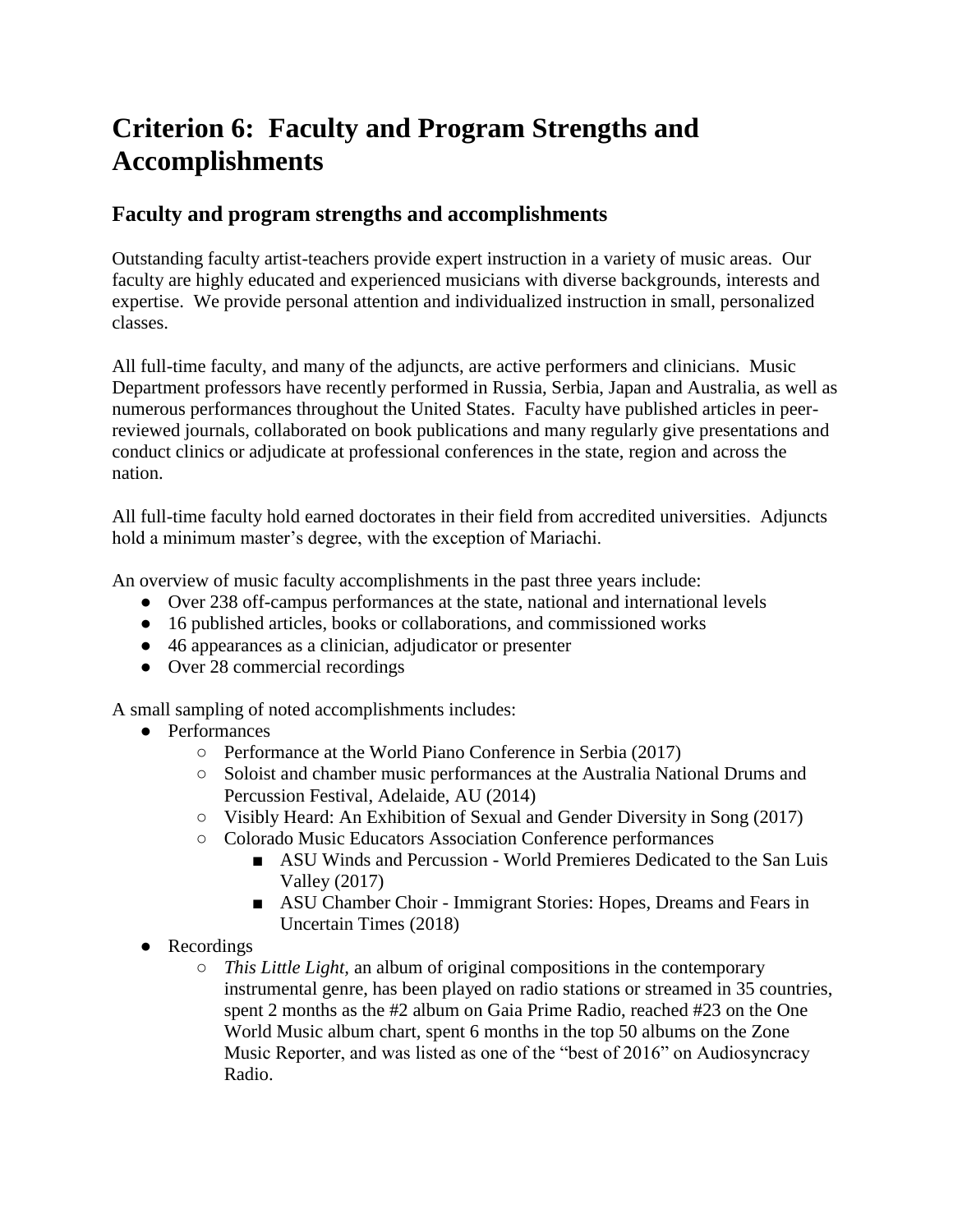- Madera Wind Quintet: *Five Piece Combo* (Parma Records, 2015)- nominated for Grammy Ballot, 2015 Chamber Music category
- National Flute Association, San Diego, California, Winner of the 2016 Convention Performers Competition
	- Solo performances of two world premieres and one national premiere
- International soloists and clinicians in Tokyo, Japan, including the Global Frontier Leadership Seminar at Mt. Akagi and performances at the Nakanojo Biennale Arts Festival

# **Quality of the curriculum**

The Music Department is accredited by the National Association of Schools of Music, the principal accreditor for music programs in higher education in the U. S, with approximately 651 accredited members. NASM provides national standards for undergraduate and graduate degrees, including institutional operations and facilities. Any substantive addition or revision of curriculum, degree programs, or operations must be approved by the accrediting body. Yet NASM offers a flexibility that allows us to address the specific needs of our students and area.

The Department conducted a comprehensive 10-year review of the Music Department including all curricula, degrees, courses, faculty, budgets, facilities, and goals. The review included:

- A comprehensive Self-Study, in collaboration with the music faculty, of the music program at ASU.
- Compiling extensive data regarding the music department's budgets, demographics, curricula, facilities, etc.
- Developing short-range and long-range goals in collaboration with all full-time and some part-time music faculty. Adjunct faculty were invited to participate.
- Re-accreditation was granted in 2008 without further reports due.
- The department's next re-accreditation visit is scheduled for spring 2019

## **Quality of physical, online, or other resources required to deliver the program**

The Music Department has excellent facilities that allow it to serve students and fulfill its mission.

- **Leon Recital Hall** serves as the main recital facility for Adams State University. This hall, which seats 180 people features a Steinway concert grand piano and a Bösendorfer grand piano, a 21-rank pipe organ, and a two-manual Franco-Flemish style harpsichord. Events that occur regularly in Leon Recital Hall include faculty recitals, guest recitals, and student recitals.
- Large ensemble concerts typically take place in **Richardson Hall Auditorium**. This Auditorium seats 461 people. Some of the events that regularly occur in Richardson Hall include a formal concert series for ensembles and guest artist performances.
- Rehearsal halls, smart classrooms, faculty offices, practice rooms, a recording studio and a computer lab are housed in the Music Building. Some faculty offices and courses are held in Leon Auditorium.
- The main **music technology lab** contains thirteen stations equipped with new IMac computers, MIDI keyboards, Pyware (the industry standard marching band software),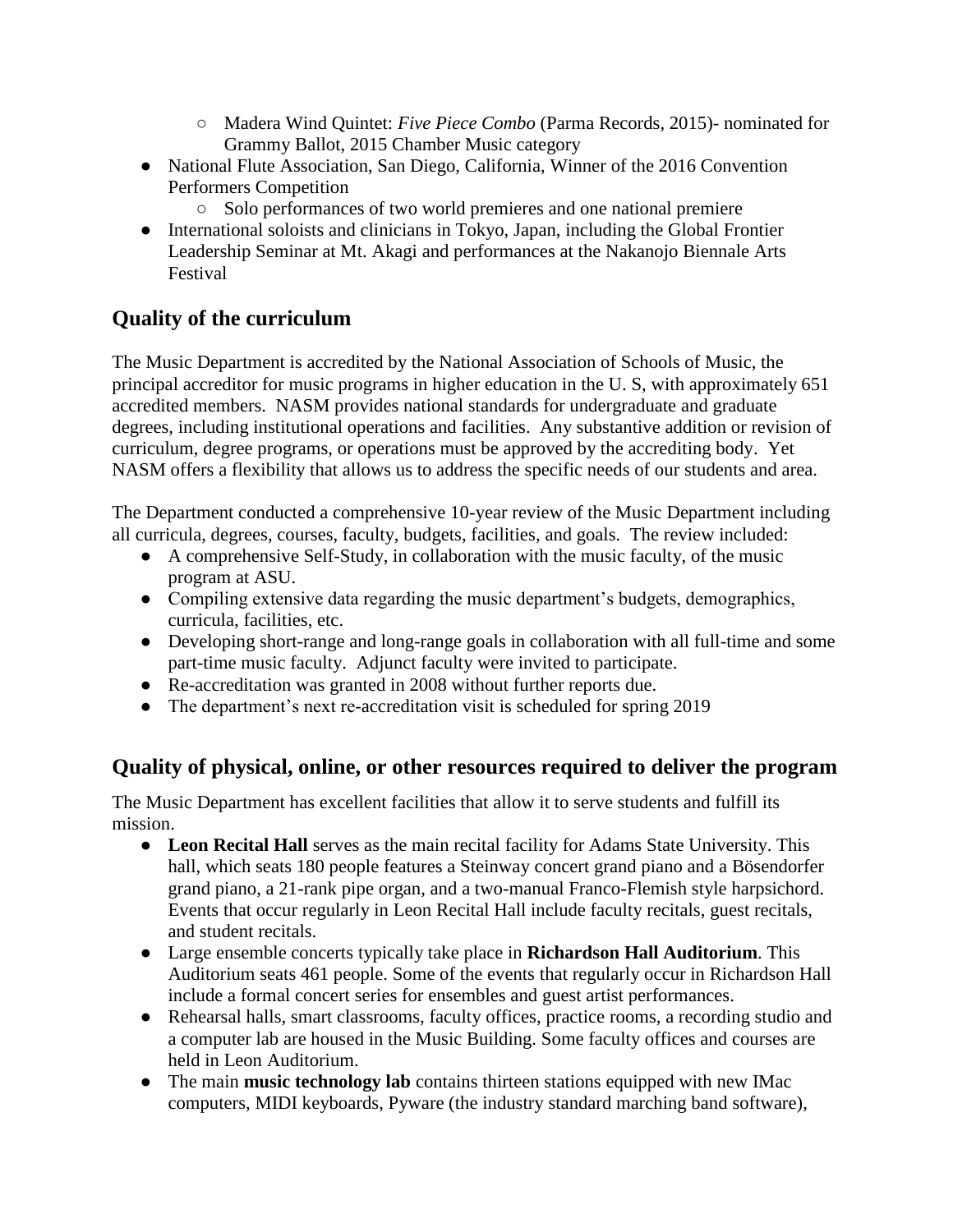Garageband for music recording, and the latest Finale software (the industry standard music notation software). The lab also contains approximately 2,000 CDs, archives of student and faculty recital recordings, CD and DVD burners, CD artwork software, and video editing software. In addition, students can access the Naxos Music Library from the computers in the lab, a streaming database with over 2 million tracks. This facility is the primary classroom for music technology courses, with students working on the computers and software both in and outside of class. Students also frequently use the technology for individual projects.

The **ASU Recording Studio** is a three-room suite including state of the art technology for recording and mixing. The studio has a Yamaha O2R console, Mac Pro computer, two IMac computers, Cubase 8.5 recording software, Focusrite, Drawmer, UAD, and Manley preamps, Wavelab mastering software, Native Instruments Komplete 10 software instruments, Melodyne software, MIDI keyboards, Universal Audio effects, a digital piano, drum set, and Neumann, Mojave, and AKG microphones. This studio has been used extensively by students both in and outside class and has also been used for ASU planetarium voice-over, the ASU Theater department, and by the local video production company Moxiecran media. It is used as the primary teaching space for recording classes and capstone projects. Students have used this facility to create recordings that have helped gain employment, concert tours, internships, etc, and four student albums have been recorded in the studio.

# **Criteria 7: Future Potential of the Program**

- Opportunities to reconfigure or strengthen the program to the benefit of the university
	- 8th faculty or instructor line to address frequent adjunct/overload teaching and recruiting
		- By the numbers:
			- Based on the past three years, the average total overload that is being paid to full-time faculty is 14.98 credit hours overload per year (\$14,980).
			- An 8th line would reduce the \$24, 564 that was paid to adjunct faculty last year, covering areas for which there is no full-time instructor. (Most music adjunct instructors travel at least 300 miles round-trip to Alamosa)
			- Total paid for faculty overload and adjunct instruction: \$39,544
			- Due to required one-on-one instruction through applied lessons, the number of music majors cannot expand without an increase in departmental FTE. Each music major adds .67 to the total FTE for those applied lessons.
			- Scenarios to justify 8th line (24 FTE)
				- The addition of 14 music majors above our three-year average (67 majors) would increase our overload FTE by 9.38 for a total annual overload of 24.36
				- The addition of 5 music majors above our current five-year average would increase our total FTE by 3.35 for a total of